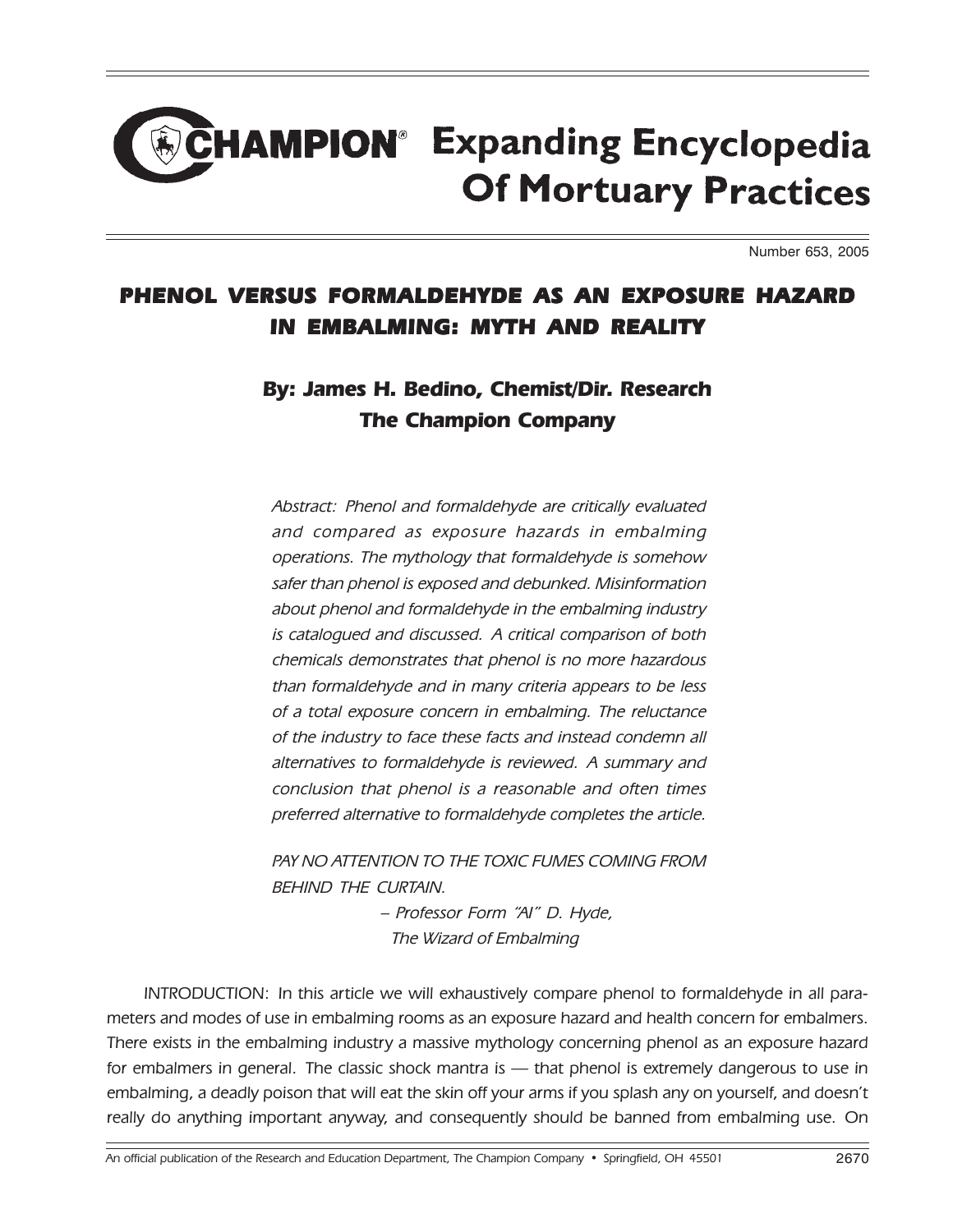the other hand, of course, formaldehyde is a proven safe and effective embalming chemical that has been used for a century with no problems, whatsoever, so go ahead and use lots of it. I never did believe this embalming industry mythology that condemned phenol and its derivatives to damnation and extolled the virtues of formaldehyde in the same breath.

Most of the misinformation regarding this topic comes from the basic formaldehyde-apology stance that most in the industry take — i.e., there is nothing on the face of the earth that will embalm dead bodies except formaldehyde, therefore, formaldehyde is to be defended and justified under all circumstances, for to do otherwise is to court extinction. That about sums up the state of affairs concerning phenol versus formaldehyde in the embalming profession. As far as the formaldehyde-apology industry is concerned phenol is way too dangerous to use in embalming, however, formaldehyde is just perfectly alright.

There's only one problem — little if any of the above is true! When you critically evaluate phenol and formaldehyde in all physical, chemical, environmental and exposure parameters the conclusion is that phenol, at the typical quantities and concentrations used in modern embalming is overall less of a total exposure hazard in embalming than formaldehyde in its typical modality of use in embalming rooms. This is exactly the opposite of what is professed in various ways to the embalming profession. Formaldehyde has the advantage of a century long friendship with embalmers and is viewed as indispensable under all circumstances, consequently, it has to be better and safer than everything else — right? — WRONG!

Unfortunately, this belief is not based on fact and is blatantly false. When the hard facts are examined, formaldehyde looks worse than phenol on almost all evaluated parameters of embalming use. This is a hard, bitter pill to swallow for an embalming industry that strives for justification of formaldehyde at the expense of any and all alternatives. That's just the way it is, the facts are the facts and no wishing and hoping it were different can change that. After exhaustive analysis, formaldehyde when graded on virtually all parameters of use and exposure in embalming rooms — rates as the highest total overall exposure hazard and health concern to the modern embalmer of virtually all the chemicals used in embalming.

What is phenol and how and why was it even incorporated into embalming in the first place? What is the history and industry uses of this high-volume chemical that appears in many formulations, medical and otherwise? These questions and more will be answered, followed by an exhaustive comparison of phenol to formaldehyde that you will see leads to the inevitable conclusion that formaldehyde is the bigger problem for embalmers.

PHENOL — HISTORY, PROPERTIES AND EMBALMING USE: For a comprehensive discussion of the properties of phenol and its various uses in industry, reagents, additives, chemical commerce, medical and veterinarian applications, I refer you to an earlier Encyclopedia article by me that investigated phenol and its exposure values in embalming rooms (Champion Encyclopedia #621/622). In this report I also delineate the various valuable uses of phenol in embalming operations including sanitizing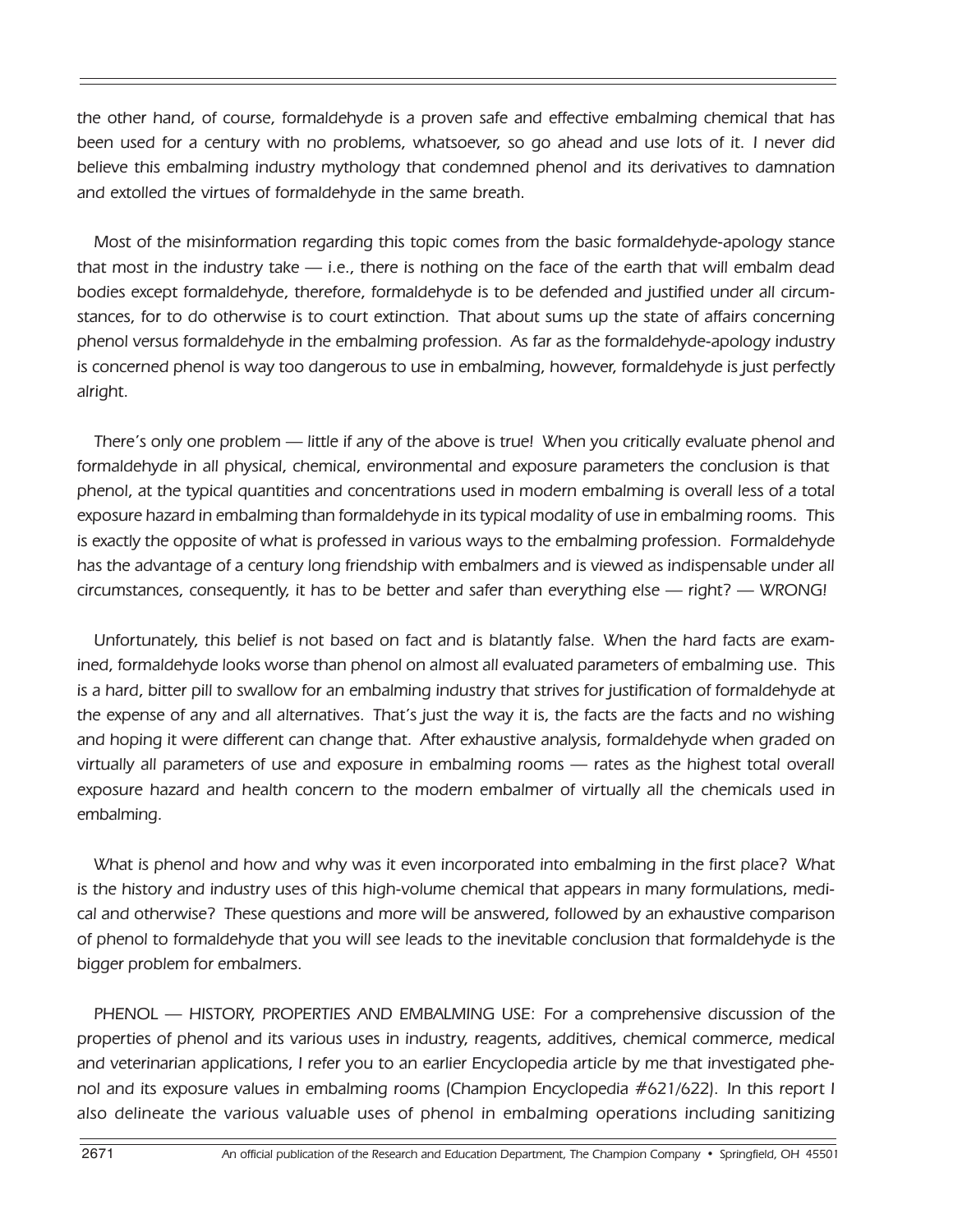potential, cauterizing, bleaching and drying, mold and fungal inhibiting and odor neutralizing in putrefaction, in addition to its lipophilic characteristics. Phenol was early on incorporated into embalming formulations due to these valuable embalming properties. I won't belabor or repeat this information in this article and I encourage you to read my previous article.

It is important to note that virtually all the chemical exposure literature refers to phenol in its concentrated raw form, that is commonly used in chemical industry  $-$  i.e.  $90\% +$  phenol. This concentrated form of phenol has no use in modern embalming chemicals and such concentrations would never be found in available embalming fluid formulations. Concentrated formaldehyde solutions such as formalin (37%) and even 55%+ formaldehyde concentrations are, unfortunately, frequently found in available embalming fluids and therein lies the majority of exposure problems with formaldehyde in embalming — the constant and repetitive use of high concentration formaldehyde embalming fluids resulting in very high exposure values, well over recommended limits.

Concentrated phenol and formalins are absolutely very dangerous chemicals in industry and careful precautions must be in place for either to be safely used. Both are deadly and both cause serious injury and death when major exposure accidents occur. The point is that the high concentrations of phenols seen in chemical industry are nowhere to be found in modern embalming fluid formulations and final dilutions of in use embalming solutions.

In the past, this was not necessarily the case and some very concentrated and dangerous phenols were available to embalmers and exposure accidents invariably occurred. This has, no doubt, contributed to the war stories and misconceptions that the embalming industry has regarding phenols. My final point is this: there are myths and there are realities — I intend to debunk the myths and confirm the realities of modern phenol and formaldehyde usage in embalming and their relative exposure hazards in embalming use.

CARCINOGENICITY: Cancer-causing potential is a serious concern for embalmers and workers in general in the chemical field. Carcinogenicity of chemicals should be on the mind of every embalmer and in each and every embalming operation that he conducts — your life literally depends on it. Every effort should be made to limit exposure to cancer causing chemicals and eliminate them from use, if at all possible.

Phenol is not classified as carcinogenic to humans by any agency anywhere. There are limited studies pointing to carcinogenic activity of moderate or low level in some laboratory animals, but the studies are equivocal or contradictory in some instances. IARC, NTP, EPA, OSHA, NIOSH and other agencies all list phenol as non-carcinogenic in humans. Phenol, for all intents and purposes as used in modern embalming operations, is not a cancer concern.

Unfortunately, the same cannot be said for formaldehyde. Formaldehyde is listed by virtually all agencies as carcinogenic, including NTP, IARC, OSHA, NIOSH, NTP, MAK and AIHA, in addition to nu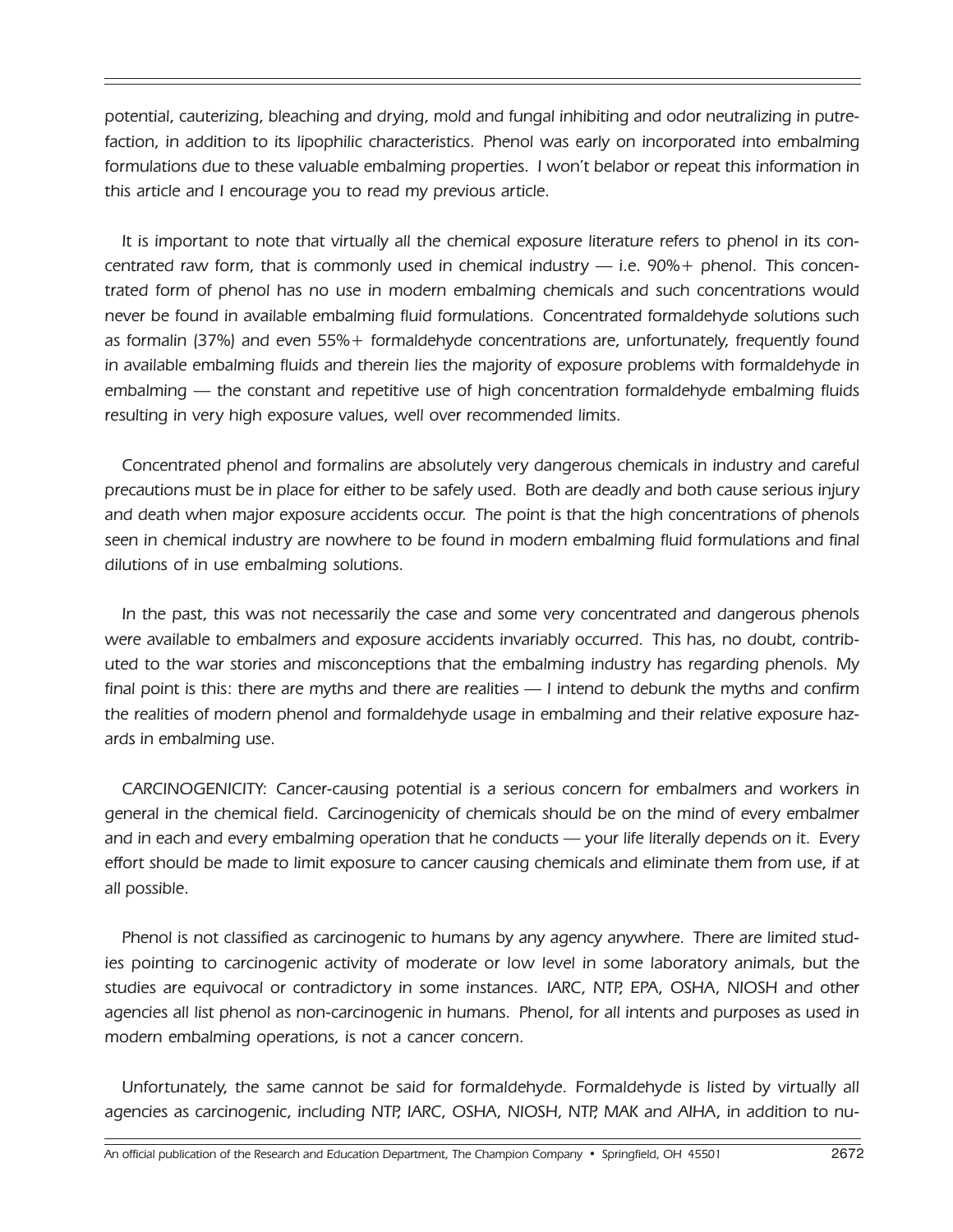merous other country-specific regulatory and health advisory agencies. In fact, IARC, the prestigious International Agency for Research on Cancer has just changed the rating of formaldehyde to a known/ confirmed carcinogen and placed formaldehyde in Group 1, the highest danger category. It doesn't get any worse than that for formaldehyde. Formaldehyde is the basis for the OSHA Formaldehyde Act CFR1910.1048 and is the cause for the cancer warning signs posted in embalming rooms. What more do you need to know?

#### *REALITY CHECK: FORMALDEHYDE IS A PROVEN CARCINOGEN IN HUMANS IN CERTAIN CANCERS AND STRONGLY IMPLICATED IN NUMEROUS OTHER CANCERS IN HUMANS, PHENOL IS NOT. THE CARCINOGEN IN THE EMBALMING ROOM IS FORMALDEHYDE.*

GENOTOXICITY: Both phenol and formaldehyde exhibit mutagenic activity in a variety of circumstances, both in vitro and in vivo. Numerous studies for both phenol and formaldehyde have shown causation both actual or potential for chromosomal aberrations, DNA strand breaks and micronuclei induction. This is not surprising, as most chemicals capable of exhibiting embalming action and preservation, readily react with chemical moieties that induce these changes. The mutagenic activity of phenol appears no more significant than that of formaldehyde, and in some instances, formaldehyde is more strongly implicated. Bottom line, genotoxic potential is not wanted in any chemical used in embalming and there is no good news for either phenol or formaldehyde.

#### *REALITY CHECK: NEITHER CHEMICAL IS PREFERRED DUE TO GENOTOXIC POTENTIAL. FORMALDEHYDE IS AS STRONGLY IMPLICATED, AND IN SOME INSTANCES MORE SO, THAN PHENOL IN MUTAGENIC ACTIVITY.*

ALLERGIC SENSITIZATION: Potential for chemical sensitization reactions are a serious concern for embalmers in their constant and repeated long term use of chemicals in embalming. Sensitization and allergic reactions to some chemicals pose major health hazards and chronic health concerns. Asthma, asthmatic conditions and other serious exposure reactions, such as rashes, inflammations, urticaria and others are persistent and potentially dangerous sequelae of exposure to allergenic chemicals.

Phenol is not classified as an allergen or allergenic sensitizer by any regulatory agency anywhere. Only sporadic and isolated incidences of phenol exposure suggest any type of sensitization reactions with this chemical.

Such is not the case with formaldehyde which is a proven serious asthma-causing chemical and known and proven skin and inhalation allergenic sensitizer. Formaldehyde is high on the list of known allergenic chemicals and is always in the first-line patch testing protocol for sensitization testing. Formaldehyde is a documented causative agent for occupational asthma in several industries and is always strongly implicated in sick-building syndrome. Formaldehyde causes serious and insidious long-term health effects in general and specifically in the nasal passages and lungs. Exposure in the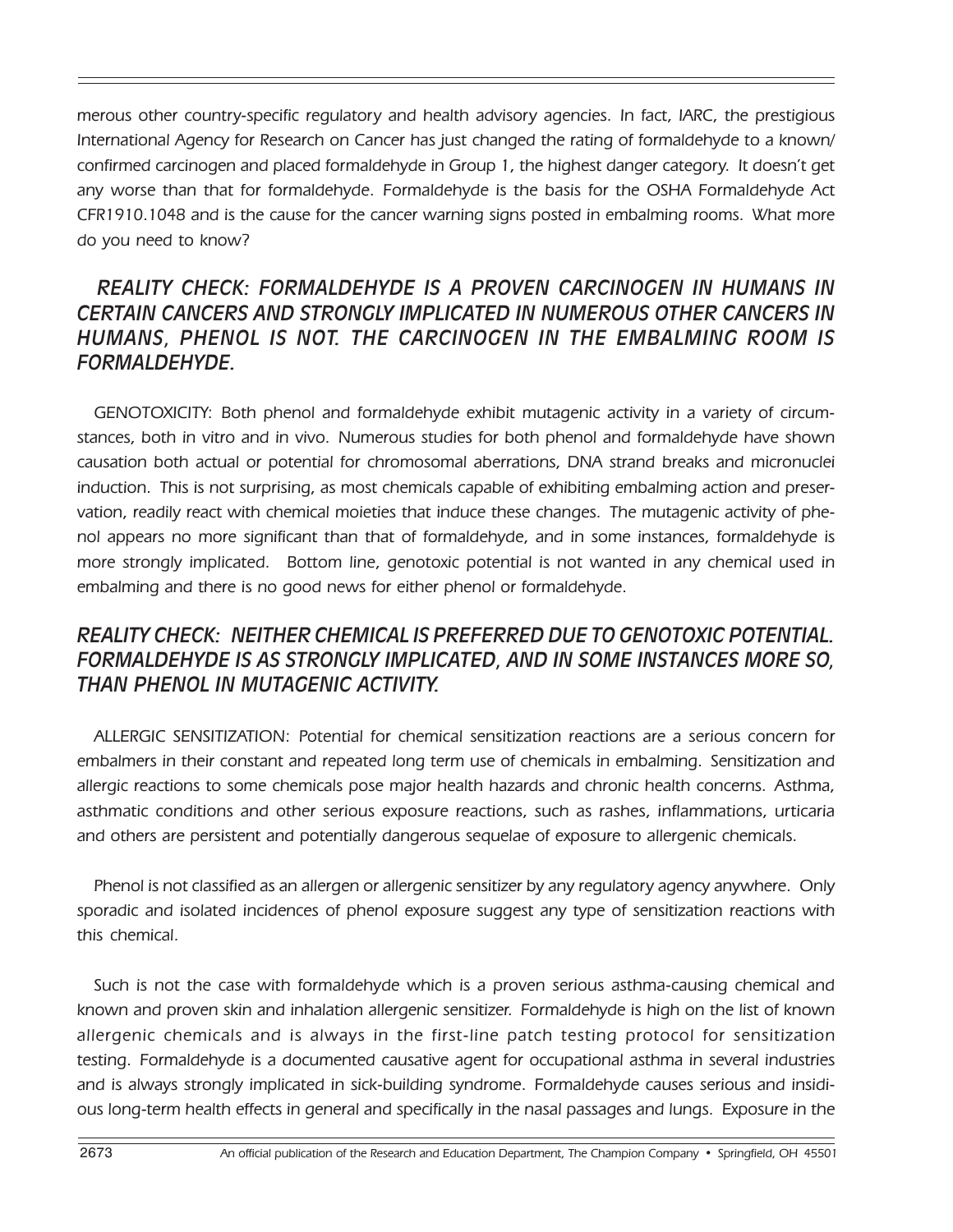embalming industry is typically way above ACGIH limits with formaldehyde and the allergenic potential for formaldehyde is exacerbated in embalming operations.

#### *REALITY CHECK: PHENOL IS NOT IMPLICATED IN ALLERGENIC SENSITIZATION OR CLASSIFIED AS A SENSITIZER. FORMALDEHYDE IS A KNOWN AND CONFIRMED SKIN AND INHALATION SENSITIZER WITH CONFIRMED CASES OF FORMALDEHYDE-INDUCED ASTHMA AND ASTHMATIC-LIKE CONDITIONS. FORMALDEHYDE IS THE SENSITIZATION DANGER, NOT PHENOL. WHAT MORE IS THERE TO KNOW?*

INHALATION HAZARD: Inhalation exposure in embalming is the primary exposure route for embalmers during embalming operations. Consequently, the potential exposure values for any chemical used in the embalming room takes on a maximum and overriding concern. Even with ventilation, exposures with formaldehyde can and do easily exceed the ACGIH maximum allowable values of airborne exposure. Chemicals and their quantities used in embalming should be chosen based on the comparison of their potential for inhalation exposure and all attempts should be made to eliminate high-exposure chemicals or minimize their use.

Phenol exposure in embalming has been extensively investigated by me in a previous Champion Encyclopedia (#621/622) and I encourage you to consult it for an in-depth study of possible inhalation exposures with phenol in embalming rooms. In reading this earlier Encyclopedia, it is evident that it is virtually impossible to have an overexposure scenario with phenol in embalming rooms when using standard, accepted and readily available formulations of arterial, cavity and specialty chemicals containing phenol in typical quantity and concentration. My earlier study looked at high concentration phenols in highly volatile alcohol solutions used as arterials and cavities in worst case embalming scenarios that could not be duplicated with modern embalming fluids. Even under these bizarre circumstances, exposures were under exposure limits and eminently controllable with ventilation. Utilizing modern formulations of available embalming chemicals in reasonable and accepted quantities, with reasonable and adequate ventilation, it is essentially impossible to document inhalation overexposure to phenol during embalming operations.

Sadly, such is not the case with formaldehyde. It is extremely easy to overexpose yourself to formaldehyde in embalming by just using typical and readily available quantities and concentrations of traditional formaldehyde embalming fluids. The exposure value of .3PPM by ACGIH, as an absolute ceiling is exceeded 60-70% of the time during normal embalming operations and using what is considered adequate ventilation.

What is worse, the odor threshold of formaldehyde is .5PPM-1PPM and higher, with embalmers and formaldehyde workers always registering at 1PPM or higher. This is a dangerous situation, in that an exposed individual cannot detect formaldehyde until hopelessly overexposed. If you can smell formaldehyde — you are overexposed. When was the last time you were in the embalming room and couldn't smell formaldehyde? Probably never — in essence then, virtually all exposure scenarios for formalde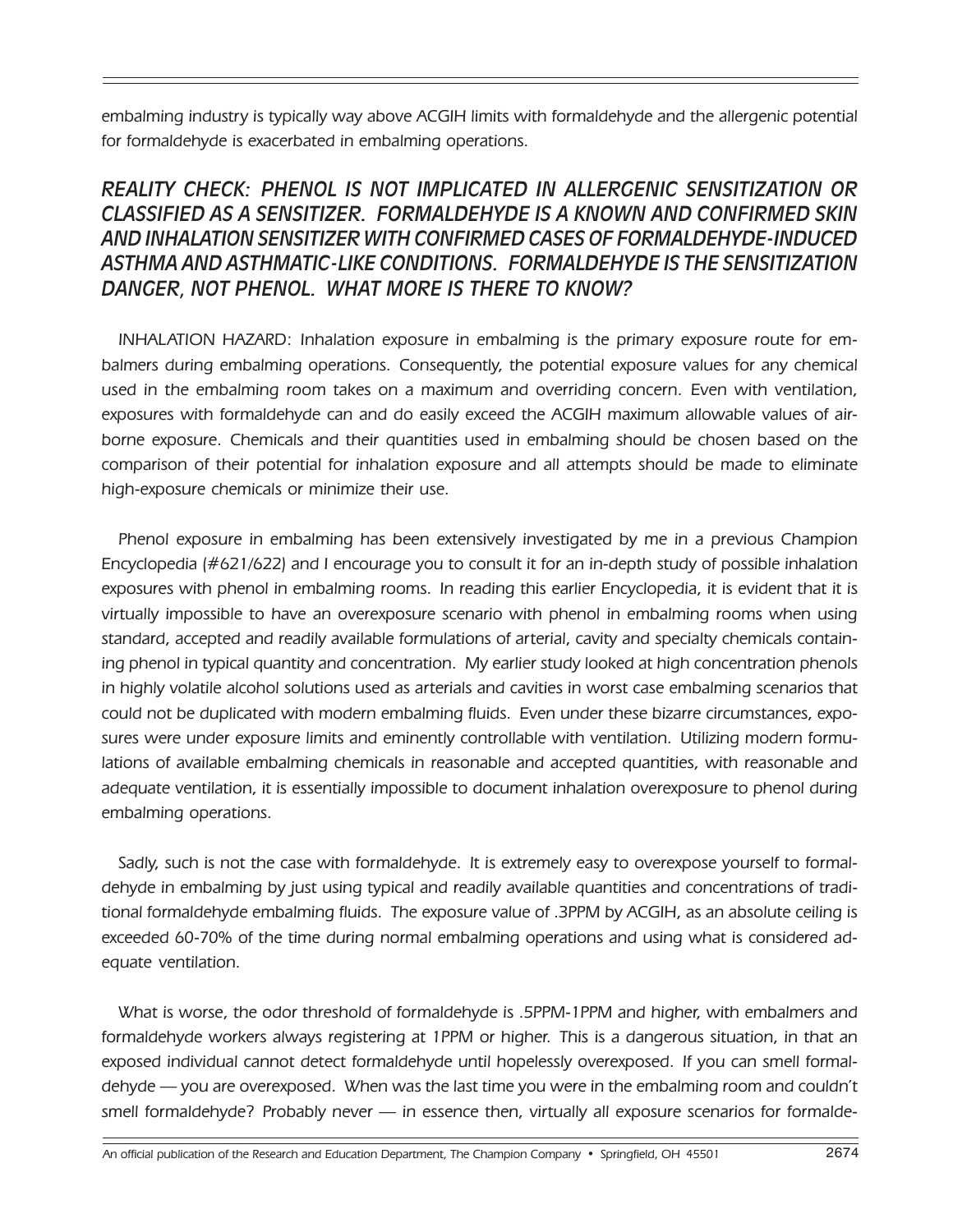hyde in embalming are probable overexposure scenarios. The funeral industry is deluding itself about the relative dangers of formaldehyde as compared to the modern chemical alternatives available.

Phenol has a very low odor threshold that is generally listed as .04PPM-.06PPM or slightly higher. The accepted global values for maximum allowable airborne exposures are at least 100 times this value at usually 5PPM for an eight hour exposure. Consequently, the smell detection of phenol will occur long before there is any possibility of exceeding safe values of exposure. This is a desirable situation in an embalming scenario where inhalation exposure is the most likely cause of overexposure to embalming chemicals.

There is no comparison between the relative vapor pressures of phenol versus formaldehyde. Phenol barely has a 1/2mmHg vapor pressure at room temperature and a vapor density of 3.24 (relative to air). This means that what little, if any, phenol vapors that are present in a ventilated embalming room would rapidly sink to the floor and be exhausted. This no doubt, explains the very low exposure values typically recorded for phenol during embalming.

Such is not the case with formaldehyde. Formaldehyde is a gas at room temperature and its vapor pressure (typically 70-90mmHg) is sky high compared to phenol (easily 100 times more) and the vapor density is barely higher than atmosphere at 1.03 (relative to air), which essentially means that formaldehyde vapors float and linger in the breathing zone during embalming and are only exhausted when that zones air is exhausted by the ventilation system. Neither of these factors are conducive to exposure safety during use in embalming. The embalming industry refuses to believe it, but the most serious exposure concern in embalming is formaldehyde, and that's just the way it is.

#### *REALITY CHECK: INHALATION EXPOSURE IN AN ADEQUATELY VENTILATED EMBALMING ROOM IS NOT A CONCERN WITH PHENOL. FORMALDEHYDE IS MARGINALLY OR NOT CONTROLLABLE 2/3 OF THE TIME EVEN IN A WELL-VENTILATED EMBALMING ROOM AND YOU ARE OVEREXPOSED IF YOU CAN SMELL FORMALDEHYDE. FORMALDEHYDE PRESENTS AN EXPOSURE HAZARD THAT FAR EXCEEDS ALL OTHER CHEMICALS USED IN EMBALMING. WHAT MORE IS THERE TO KNOW?*

ADDITIONAL HAZARDS IN EMBALMING: Skin splash contact, eye splash injury and accidental ingestion are all potentially deadly scenarios for exposures to hazardous chemicals in embalming operations. Consequently, adequate impervious gear and protective equipment and careful choice of chemicals used in embalming moderate and minimize this exposure concern during modern embalming operations.

As would be expected, both phenol and formaldehyde are serious exposure hazards in the above embalming exposure scenarios, in fact, virtually all chemicals used in the embalming room are potentially dangerous when you consider accidental exposure or other splash contact. Phenol and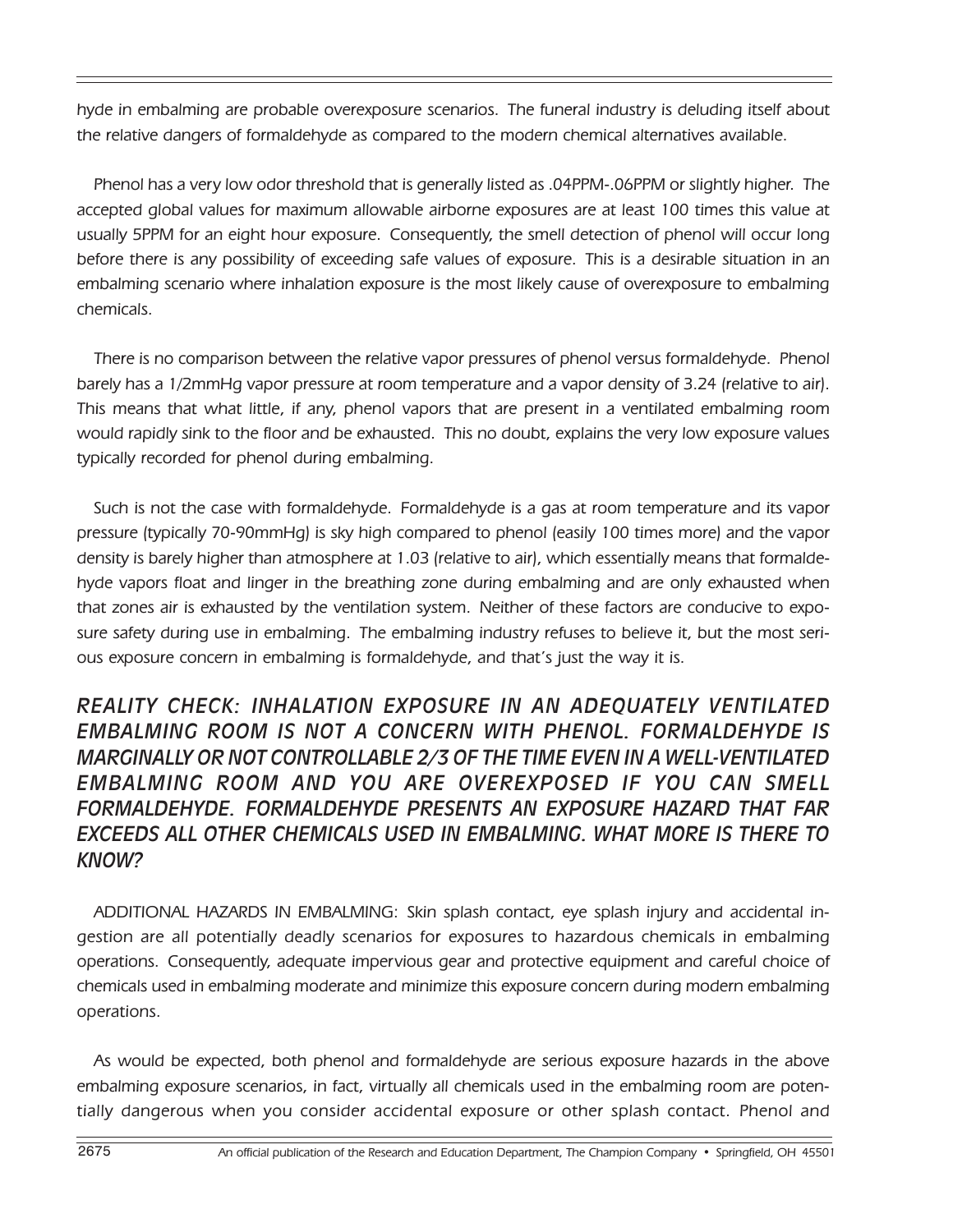formaldehyde both exhibit chemical burn and serious skin injury when accidentally spilled onto skin surfaces and eye splash injuries can be very serious.

The point to be made is, that phenol in the concentrations/quantities used in embalming formulations is no more serious a contact/ingestion hazard than is formaldehyde. The industry has denied this underlying fact for a long time and denigrated phenol, while minimizing or overlooking the evidence against formaldehyde. In fact, due to the dilutions typically found for phenol versus the classic fullstrength formalin-style formaldehydes, phenol is possibly overall less of a total hazard in this exposure mode than is formaldehyde. Formaldehyde is typically used at 6 - 8 times the average concentration/ quantity of phenol in embalming and consequently drives the exposure hazard quotient towards formaldehyde, not phenol.

Adequate glove protection is available for use in embalming rooms for both chemicals. Embalmer/ autopsy style gloves in butyl rubber, neoprene or nitrile will provide several hours of protection for both formaldehyde or phenol in concentrations typically found in embalming chemicals. Concentrated industrial phenol will permeate thin to medium thickness nitrile gloves in less than an hour of exposure. This exposure of concentrated phenol would not occur in any reasonable modern embalming scenario and even thinner double-gloved nitrile would adequately protect against the lowered concentrations of phenols in embalming formulations during the time frame of a typical embalming. Butyl rubber, neoprene and nitrile are all effective for formaldehyde protection during embalming. Nitrile is still my overall preferred choice of embalming glove due to excellent overall protection and durability for the typical quantity/concentration chemical mix found in modern embalming operations and their typical time frames of exposure.

A note about latex gloves — hopefully, nobody is using them. They protect against virtually no chemical in embalming, typically trap chemical in the latex matrix, tear and break easily and expose the embalmer to the potential for latex sensitization and allergy. Latex gloves in embalming are absolutely worthless for chemical protection from formaldehyde, phenol and all the rest of the chemicals in the embalming room. Shockingly, despite all the above information, there is still a massive amount of latex gloves being used in embalming operations. Latex gloves are truly an absurdity in modern embalming — abandon their use.

One final myth, perpetuated throughout the embalming industry, mostly by the embalming machine makers, is that somehow phenol is destructive to embalming machines and should not be used, but massive quantities of formaldehyde and all other injection chemicals is just OK. This has no validity in fact. Phenol, in the concentration/quantities found in injection chemicals is no more injurious to embalming machines than all the formaldehyde, alcohol solvents and additional chemicals found in typical embalming products and dumped into embalming machines with impunity. Concentrated industrial phenols would be a problem, but they don't exist in embalming injection products that are designed to be put into an embalming machine.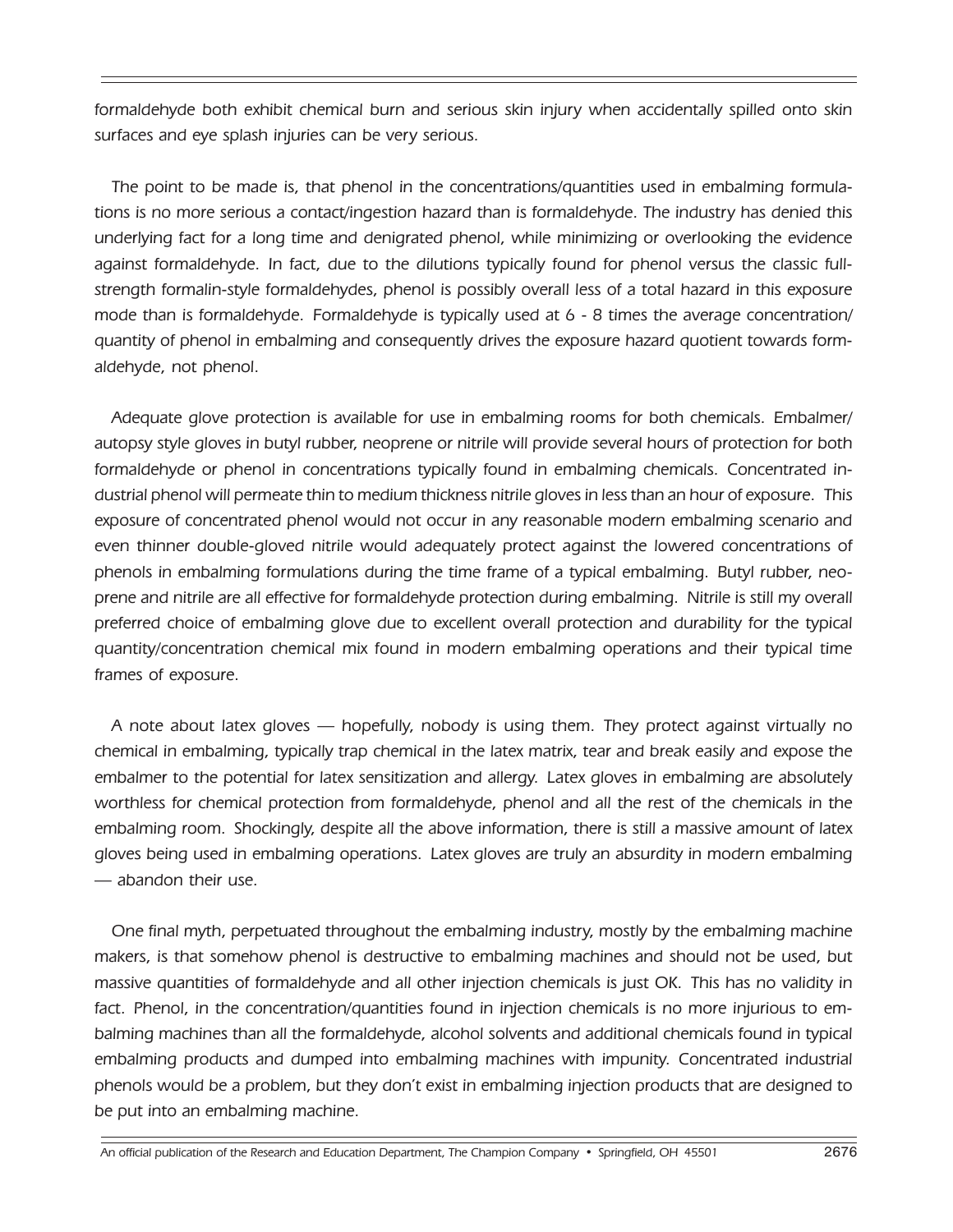Embalming machines are archaic, at best, employing simplistic 1940's technology and are fraught with problems such as; leaking fittings, constant rubber gasket disintegration, valve leaks, corrosive action on gauges and general deterioration due to continual harsh chemical usage and lack of cleaning. Virtually all the maintenance and repair problems of embalming machines can be traced to repeated use of harsh formaldehyde/alcohol-based chemicals and failure to adequately flush and clean the machine after use. Phenol, in the concentration/quantities found in modern injection chemicals, is no more of a problem than formaldehyde for embalming machines. In fact, formaldehyde is typically used at 6-8 times the quantity/concentrations that phenol is, and therefore, presents the greatest overall corrosive impact on embalming machines. The myth that phenol is bad for embalming machines, is just that, a myth. Constant injection of formaldehyde chemicals is the primary cause of embalming machine failure.

There are a couple of chemicals found in embalming rooms that will destroy embalming machines when used repeatedly. San-Veino and the old-fashioned drywash/cleaning solvents, both of which contain chlorinated hydrocarbon solvents (i.e., TCE and PERC), will quickly soften and dissolve the seals and rubber fittings in an embalming machine. Hexane chemicals would basically do the same. Nobody needs to be using these hydrocarbon/chlorinated solvents anyway, as they have massive exposure and disposal problems in embalming rooms. The fact that they very quickly destroy your embalming machine is just another reason to eliminate them from the embalming room.

The lethal oral dose of concentrated industrial phenol is usually considered to be 1/2 ounce to 1- 2 ounces depending on report and circumstances. Of the diluted phenol product found in embalming, 2-3 ounces would be considered as an acceptable guideline. Formaldehyde is no better with the classic formalin-type embalming chemicals documenting a typical lethal dose at 1-2 ounces. How is phenol any worse in this consideration — it is not?!? The industry documentation for serious and lethal skin and body exposures is little different for formaldehyde versus phenol — both are serious and deadly. Numerous deaths are attributed to both chemicals from accidental submersion or major body skin contact with serious chemical burns accompanying the usually lethal exposure.

#### *REALITY CHECK: PHENOL AT THE CONCENTRATIONS/QUANTITIES USED IN EMBALMING IS NO MORE SERIOUS AND POSSIBLY LESS OF AN EXPOSURE HAZARD THAN FORMALDEHYDE DURING ACCIDENTAL SKIN SPLASH/EYE SPLASH INJURY AND ACCIDENTAL INGESTION OF THE CHEMICAL DURING EMBALMING OPERATIONS. FORMALDEHYDE IS NOT SAFER THAN PHENOL IN THESE CIRCUMSTANCES.*

BIOFATE AND ENVIRONMENTAL CONCERNS: Biodegradability, atmospheric persistence and environmental impact in general are all important concerns for chemicals that will be used in embalming and end up going down the drain one way or another during and after embalming operations. Chemicals that minimize the exposure/disposal concerns and have the least total environmental impact should be the preferred chemicals of choice in embalming, if at all possible. Both phenol and formaldehyde are on eight Federal Regulatory Lists, which does not speak well for either chemical. Fortunately, under most circumstances atmospheric and terrestrial biofates are reasonable for both chemicals when used in the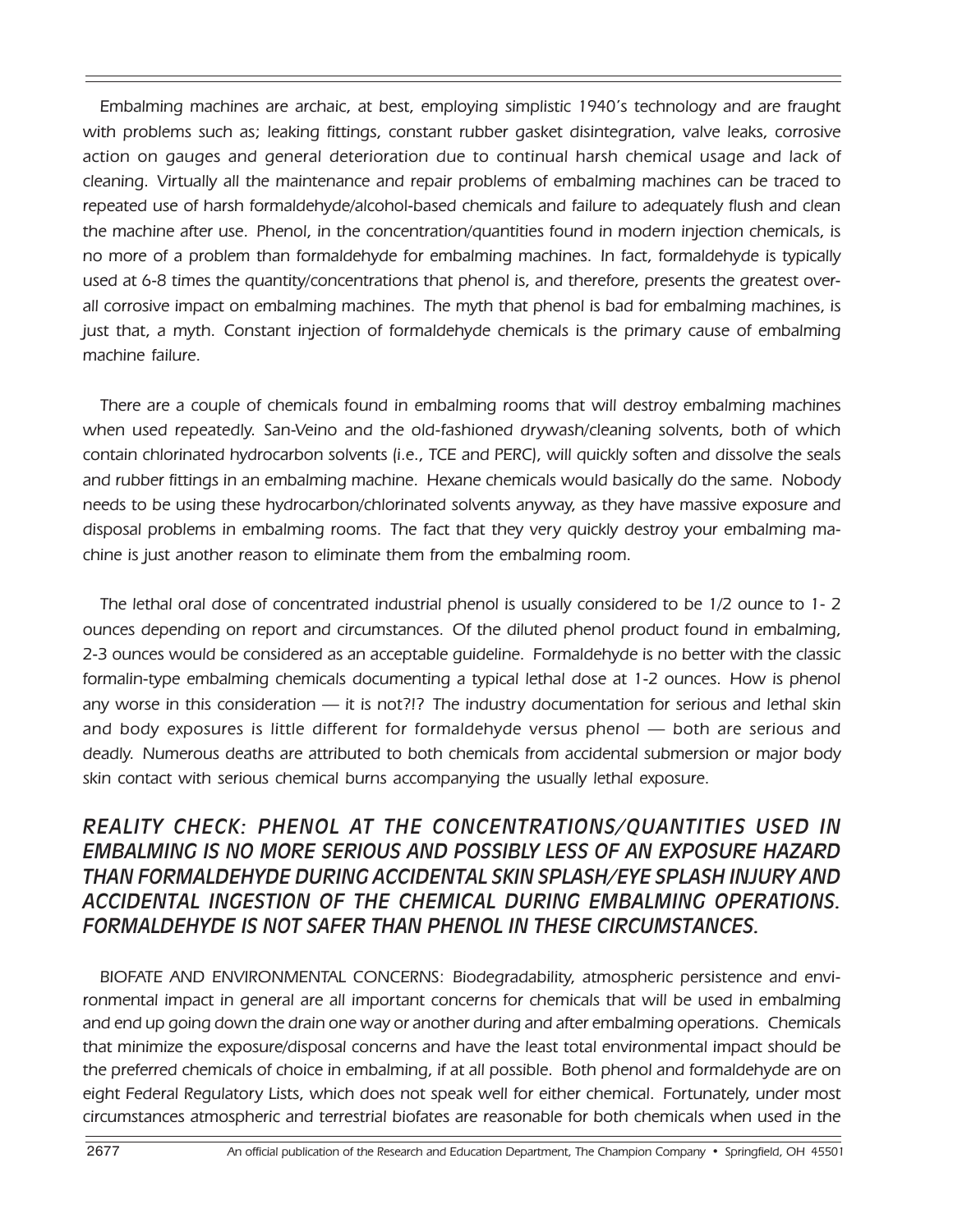typical quantity/concentrations seen in modern embalming fluids.

Phenol and related cresols are not persistent in the atmosphere, with typical half-lives of 9 hours during the day and only minutes (usually 4) at night. Complete removal from air in daytime is typically 13 hours. The chief mechanisms of degradation is photooxidative reactions with hydroxyl radicals by day and nitrate radicals by night. In lakes and ponds, phenols have a short half-life but can persist by accumulation with half-lives in an oligotrophic lake, marine waters and water/sediment cores of 6 days, less than 4 days, and less than 2 days, at the extremes. Other studies have shown river half-lives of 1/2 hour and 12 hours in lakes and ponds. Phenols are poorly absorbed in soils and leach in water, where they relatively rapidly biodegrade in a matter of hours or a few days at worst. The EPA lifetime HA (health advisory) for phenol in drinking water is 2PPM.

Formaldehyde released into the atmosphere rapidly degrades by hydroxyl radical action in a matter of a few hours to less than one day. There is some persistence in smog and smoke. When released on soil, formaldehyde will leach into water and biodegrade both aerobically and anaerobically. Typical values for near complete elimination from water range for 1-2 days to several days (2-5) in certain aqueous compartments. There is sometimes noted an accumulation period before biodegradation commences, for example in nutrient rich seawater the lag time is 40 hours or more. A major downside of atmospheric elimination is that the initial reaction product is formic acid, a primary component of acid rain. Formaldehyde in the atmosphere is one of the problematic chemicals responsible for this environmental hazard. The EPA lifetime HA (health advisory) for formaldehyde in drinking water is 1PPM, which is significantly lower than the limits for phenol.

It appears that neither phenol nor formaldehyde when used in the typical quantities of modern embalming have serious environmental consequences of use/disposal in embalming operations. After transit times in the waste stream and contact with sewage sludge and massive system wide dilution, environmental impact should be minimal for both phenol and formaldehyde. More total formaldehyde would be released than phenol, which is not good, but the difference should not seriously impact the neutralization potential or final result.

### *REALITY CHECK: FORMALDEHYDE IS NOT SAFER TO USE OR DISPOSE OF IN EMBALMING ROOMS THAN PHENOL. THE ENVIRONMENTAL IMPACT FROM BOTH PHENOL AND FORMALDEHYDE ARE ESSENTIALLY THE SAME AND SHOULD NOT BE SIGNIFICANT WHEN TYPICAL QUANTITIES/CONCENTRATIONS ARE USED IN MODERN EMBALMING OPERATIONS.*

SUMMARY/CONCLUSION: The inescapable conclusion to be reached is that the mythology about phenol in embalming is just that — mythology. There is not one significant shred of evidence to indicate that phenol in modern embalming quantities and concentrations of use is somehow more dangerous than formaldehyde. In fact, the myths have basically been turned on their heads, in that when viewed critically and methodically formaldehyde by virtually all accounts appears the greater overall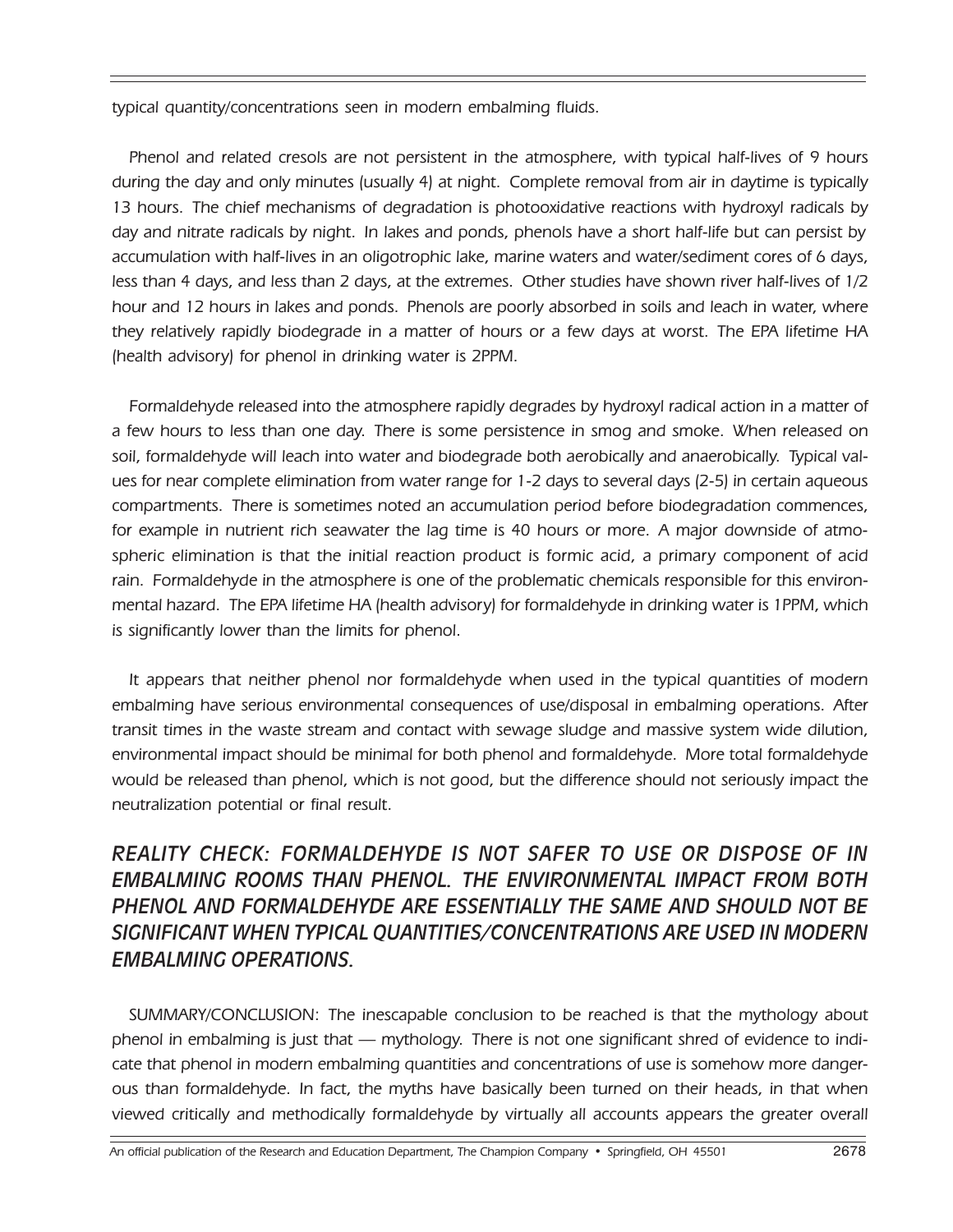exposure hazard in modern embalming operations. This is not surprising, as the indictment of formaldehyde as a serious exposure hazard and concern is massive indeed.

Phenol is a valuable and useful embalming chemical when used in typically reasonable and moderate quantities and concentrations in embalming formulations. To profess the dangers of phenol and to preach against it while extolling the virtues of formaldehyde in embalming and continuing to encourage the use of high index arterial and cavity fluid is intellectually dishonest. Formaldehyde is not safer than phenol when used in modern quantities/concentrations of embalming chemicals. The brutal truth is that phenol appears to be the preferred choice for reduced exposure hazard in embalming. That's just the way it is and no amount of myth or rumor can change that reality. Formaldehyde is the real exposure problem in embalming — always has been, always will be. What more do you need to know?

#### *FINAL REALITY CHECK: THE GOAL OF CHEMICAL SELECTION IN EMBALMING SHOULD BE A COMPARATIVE BALANCING OF A DESIRABLE AND EFFECTIVE EMBALMING ACTION VERSUS THE TOTAL OVERALL EXPOSURE RISK OF THE CHEMICAL MIX CHOSEN. THAT GOAL IS ABSOLUTE AND SHOULD NEVER BE COMPRO-MISED. PHENOL, IN REASONABLE AMOUNTS, APPEARS TO ADEQUATELY MEET THIS CRITERIA, WHILE FORMALDEHYDE FAILS MISERABLY IN ACHIEVING THIS GOAL.*

BIBLIOGRAPHY: As expected, the literature on phenol and it's derivatives is substantial. Following is a selected array of informative articles. The research literature on formaldehyde is overwhelming and the indictment of formaldehyde is ponderous. A massive listing of research literature cites has been published by me in a previous article (Champion Encyclopedia #650) and I refer you to it, to avoid needlessly reprinting that voluminous list of articles pertaining to formaldehyde as an exposure hazard.

Bedino,J., Phenol Exposure in Embalming Rooms. Champion Expanding Encyclopedia of Mortuary Practice. #621/622, 1994. The Champion Company, Springfield, Oh. USA

Phenol., IARC (lnternational Agency for Research on Cancer), Vol. 71; 749+ Listings of Cancer Evaluations and Group Assigns. On-line Ed., revised 1999.

New Jersey Dept. of Health and Senior Services., Phenol, Hazardous Substance Fact Sheet, Revised 2001.

US Environmental Protection Agency., Integrated risk information system and chemical profiles - Phenol., Natl. Ctr. for Environmental Assessment., Office of Research and Development., Washington, D.C., revised June 2001.

International Chemical Safety Card. Phenol., NIOSH division, Center for Disease Control., Washington, D.C., 2003.

Agency for Toxic Substances and Disease Registry (ASTDR)., Toxicological profile for phenol., Atlanta, Ga., US Dept. of Health and Human Services, Public Health Service Publication, Dec. 1996, revised.